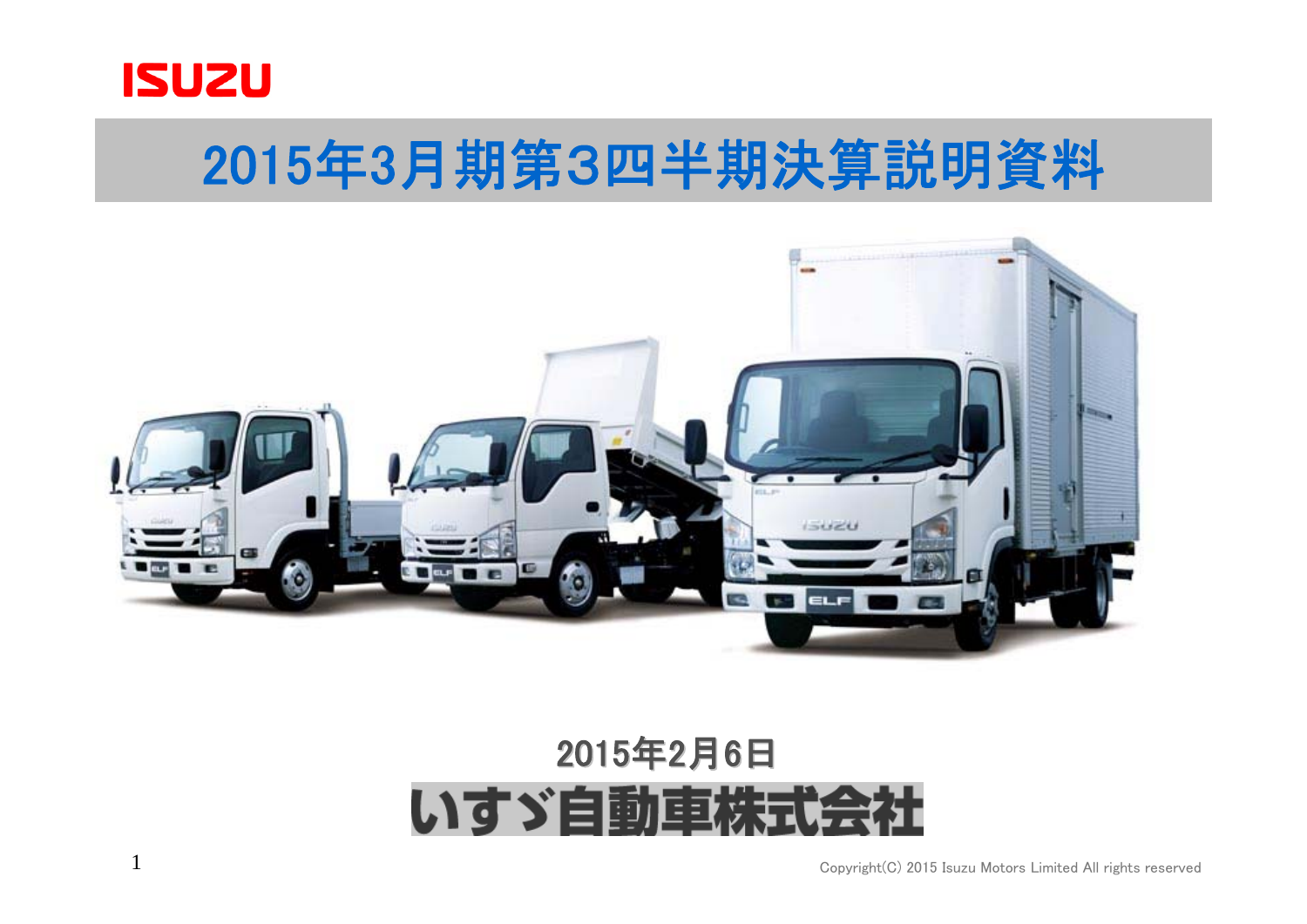

## 説明内容

Ⅰ.2015年3月期 第3四半期実績概要

取締役常務執行役員 企画・財務部門統括 :川原 誠

Ⅱ.2015年3月期 第3四半期実績

執行役員 企画・財務部門 統括補佐 いった 宮崎 健司

Ⅲ.Q&Aセッション

本資料における記述のうち、過去又は現在の事実に関するものを除いては、現時点で入手可能な情報に鑑みてなさ れた当社の仮定及び判断に基づくものです。従いまして、かかる仮定及び判断に含まれる不確定要素や将来の経済 環境の変化などを含む種々の要因によって影響を受ける可能性があり、ゆえに、当社の将来の業績、経営結果等と 異なる結果をもたらす可能性があります。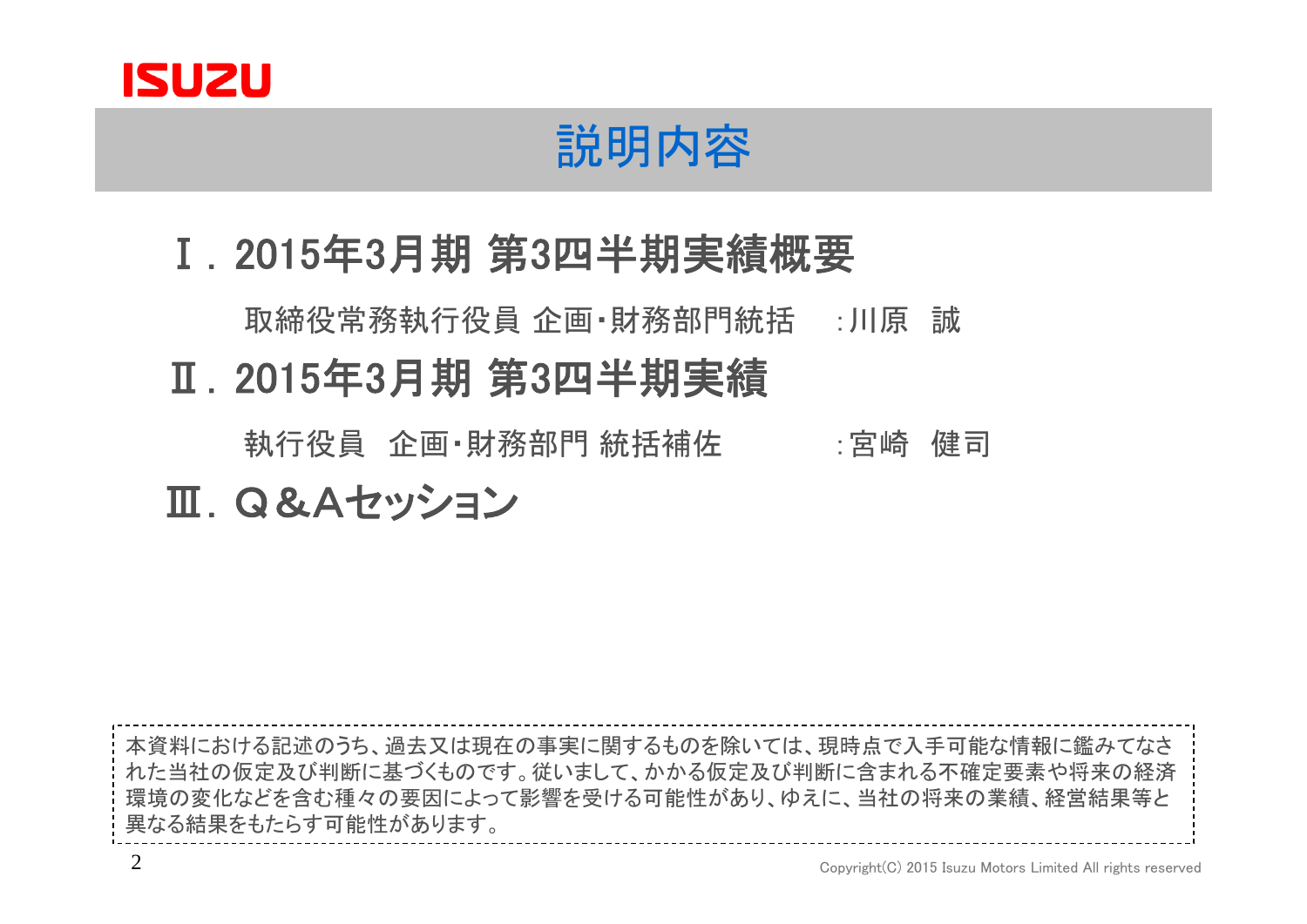

# Ⅰ. 2015年3月期 第3四半期実績概要 第3四半期実績概要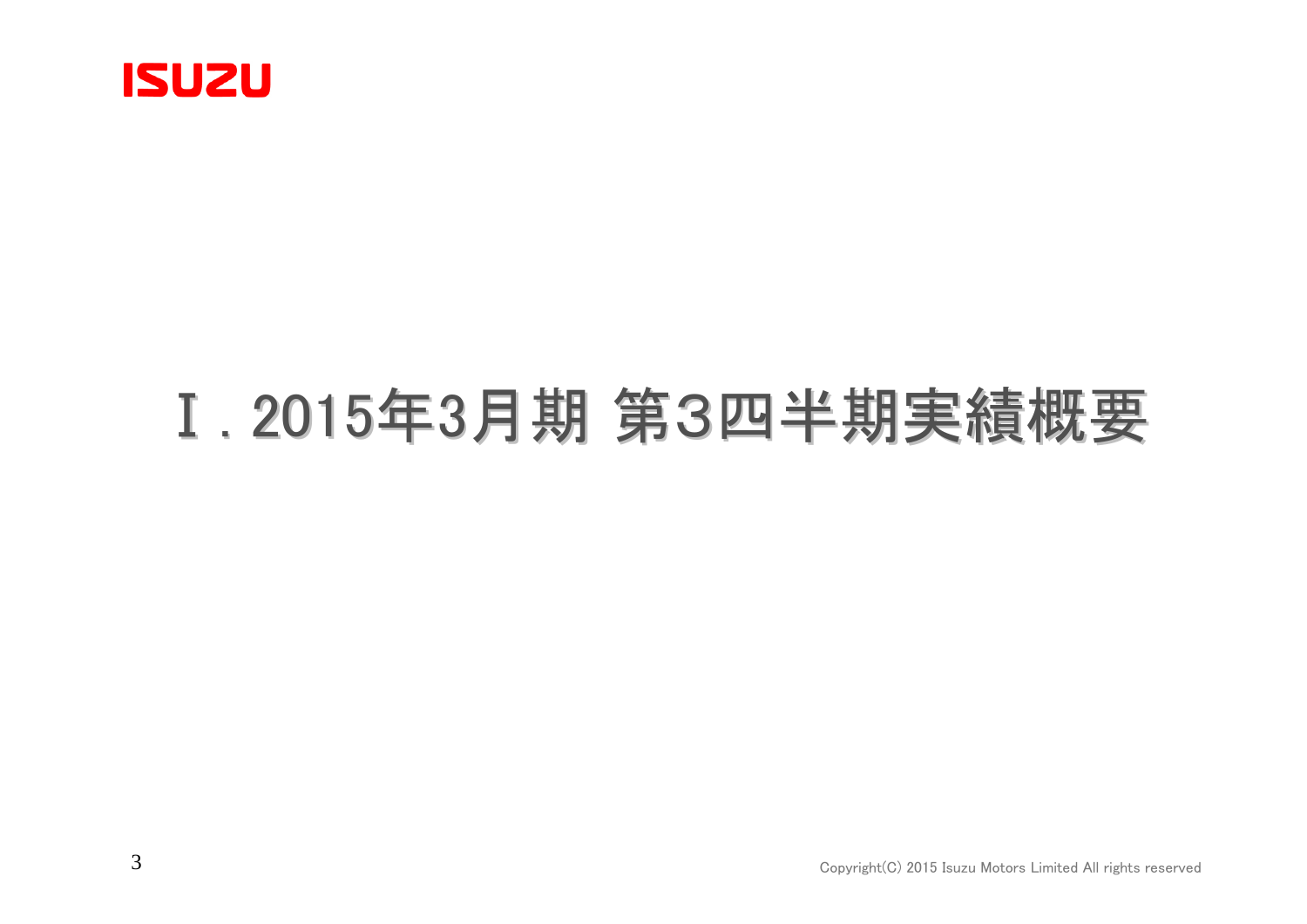

#### '15年3月期 第3四半期実績(連結) - 前年同期比較 -

| (億円) | '15/330 | $14/3$ 30 | 増減     |
|------|---------|-----------|--------|
| 売上高  | 4,670   | 4, 170    | $+500$ |
| 営業利益 | 460     | 426       | $+34$  |
| 経常利益 | 512     | 460       | $+52$  |
| 当期利益 | 328     | 327       |        |

※為替実績: '15年3月期3Q=109円/\$ '14年3月期3Q=100円/\$

| 【9ヶ月累計】 | $'15/3$ 1-30 | $' 14/3 1-30$ | 増減                  |
|---------|--------------|---------------|---------------------|
| 売上高     | 13.491       | 12, 922       | $+569$              |
| 営業利益    | 1.230        | 1.329         | $\triangle$ 99      |
| 経常利益    | 1.359        | 1.426         | $\blacktriangle 67$ |
| 当期利益    | 824          | 895           |                     |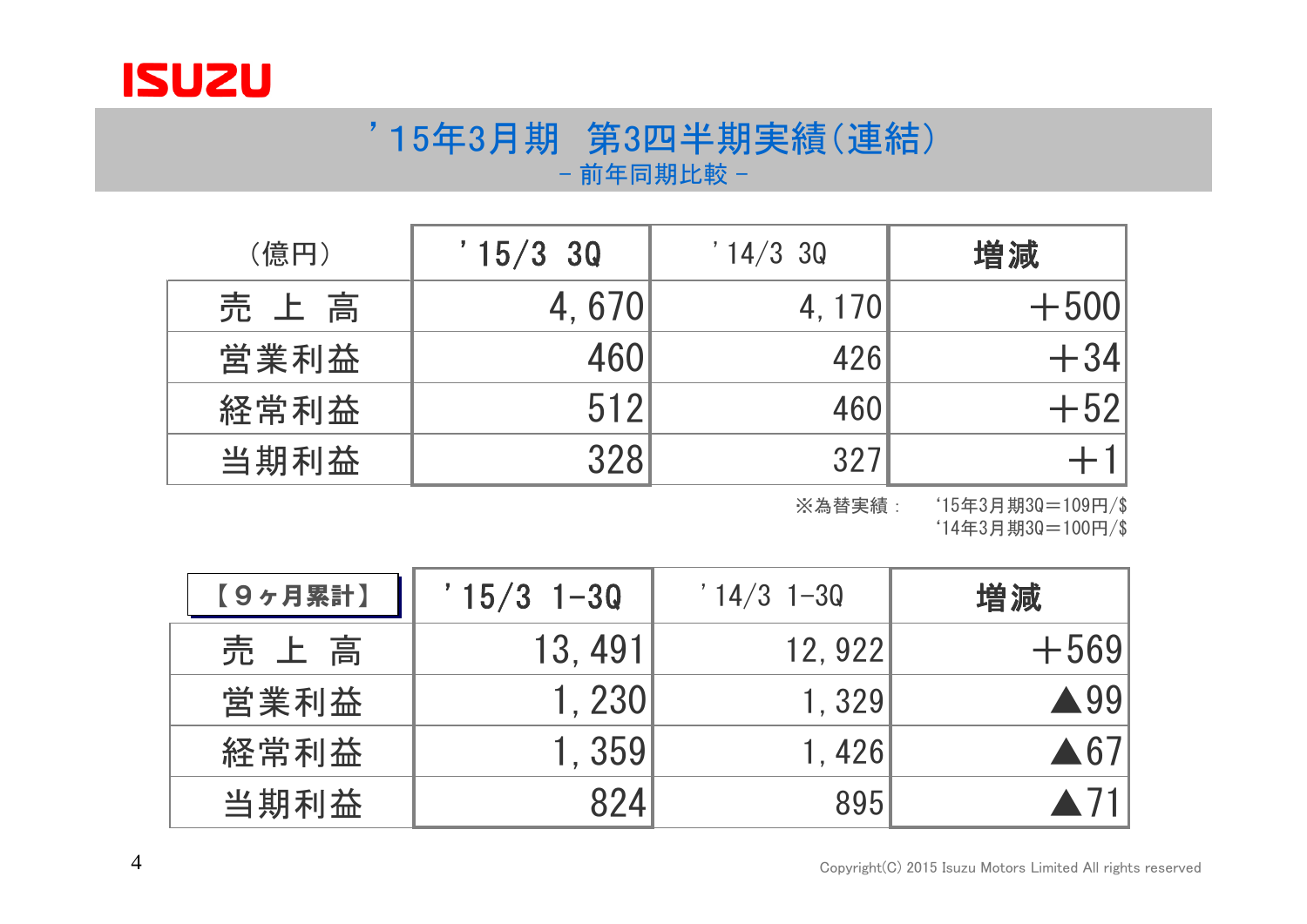

## Ⅱ-1. 2015年3月期 第3四半期実績 -商品・市場別 販売状況 -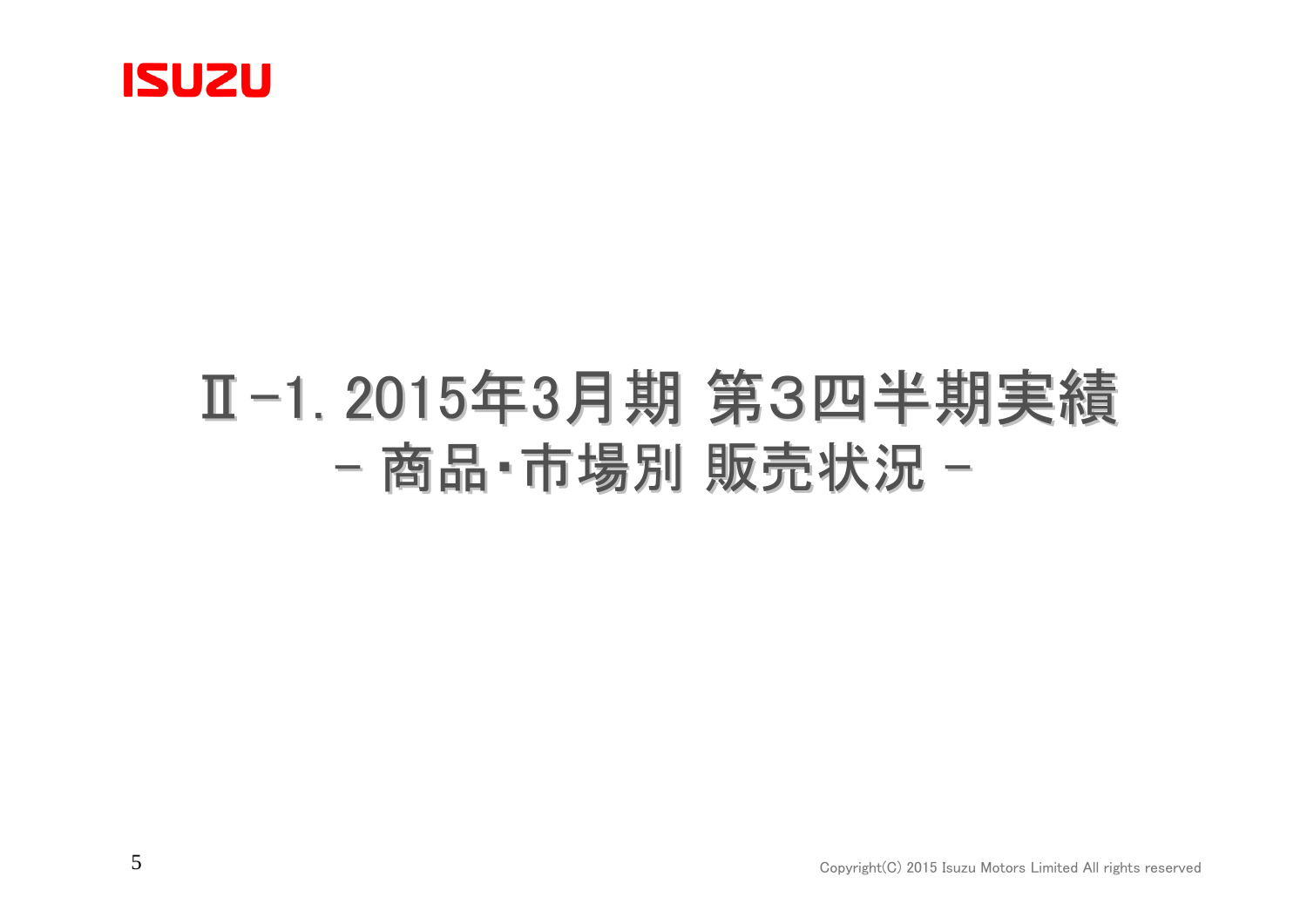

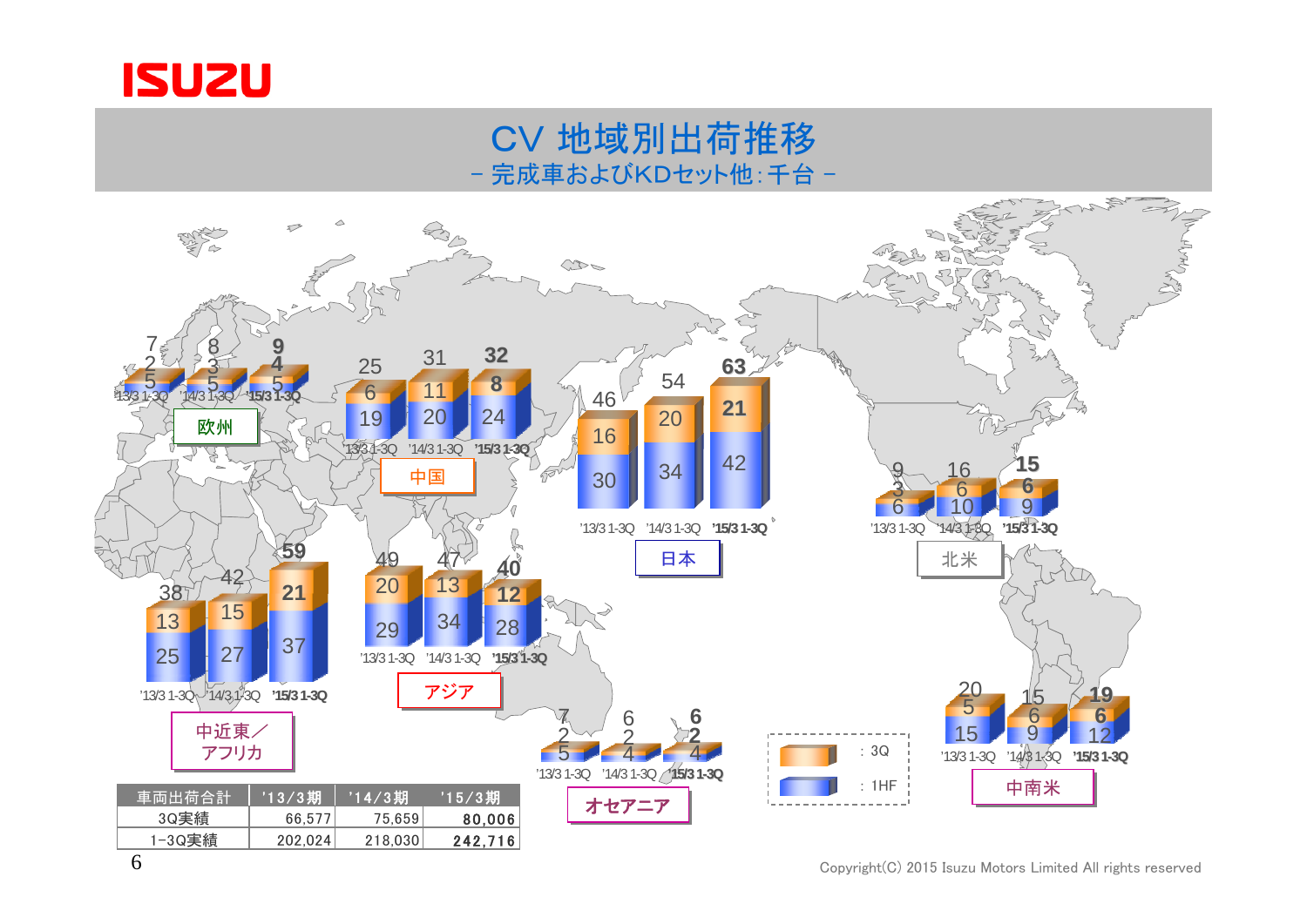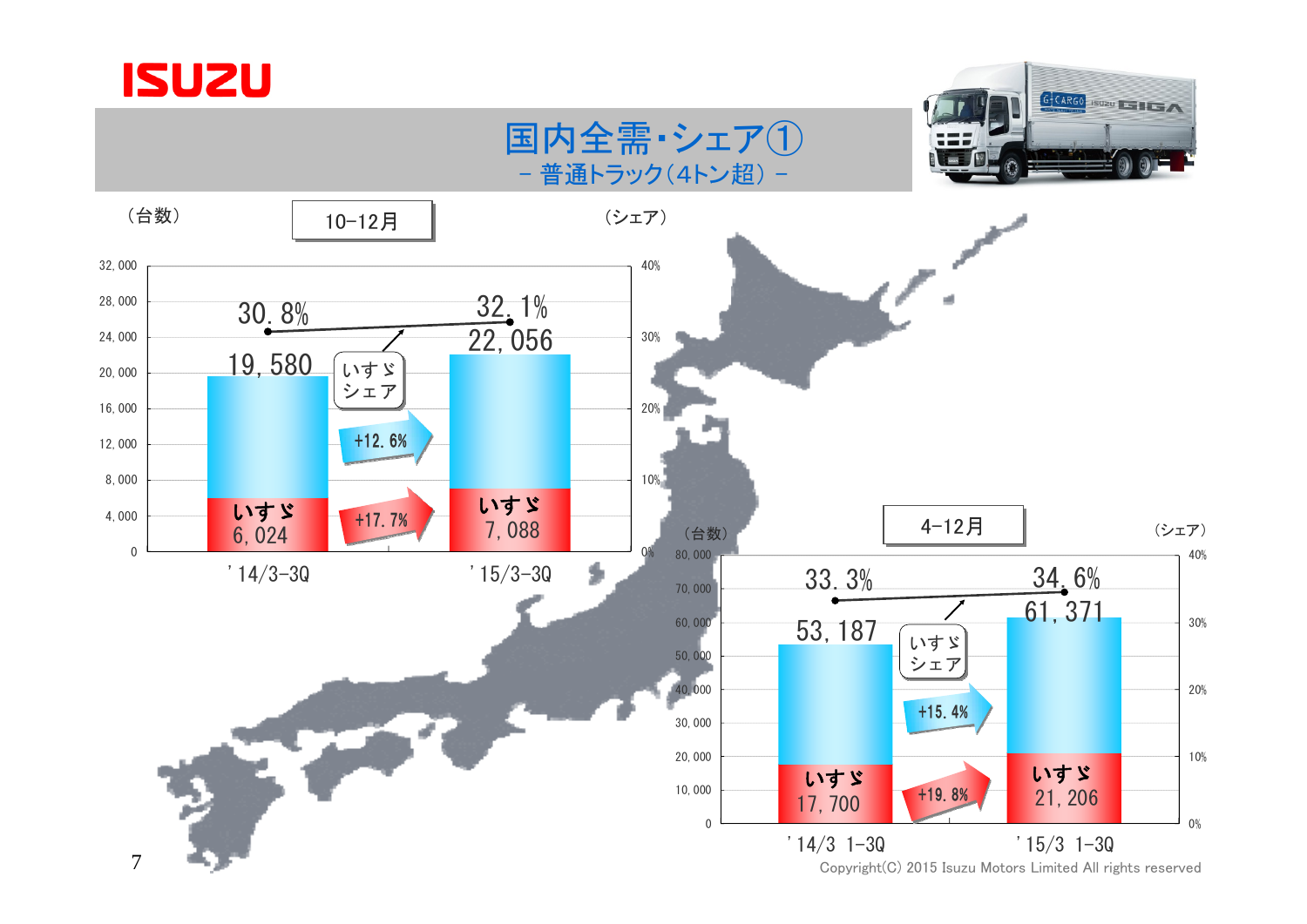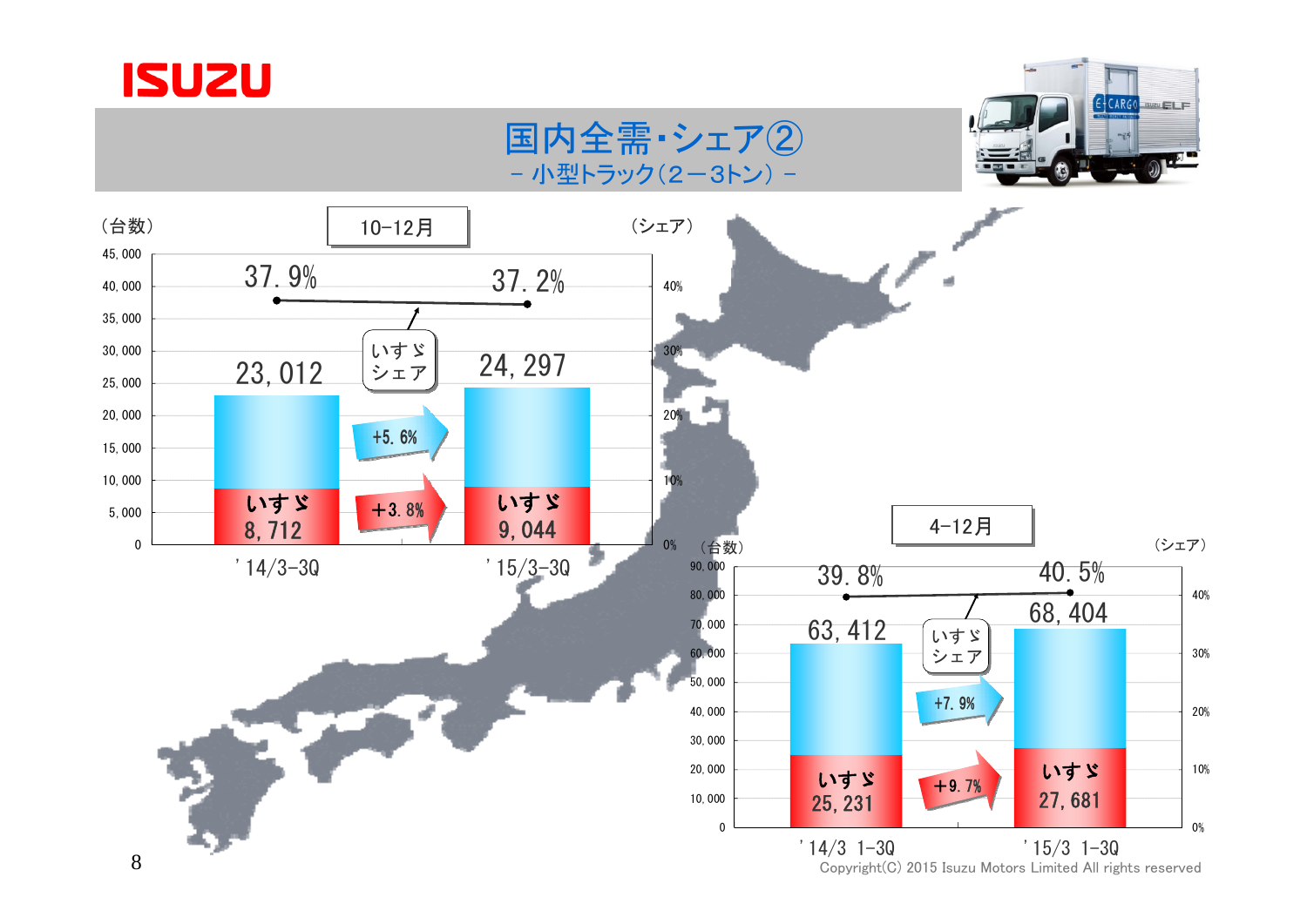

#### LCV 地域別出荷推移 完成車およびKDセット他:千台 -

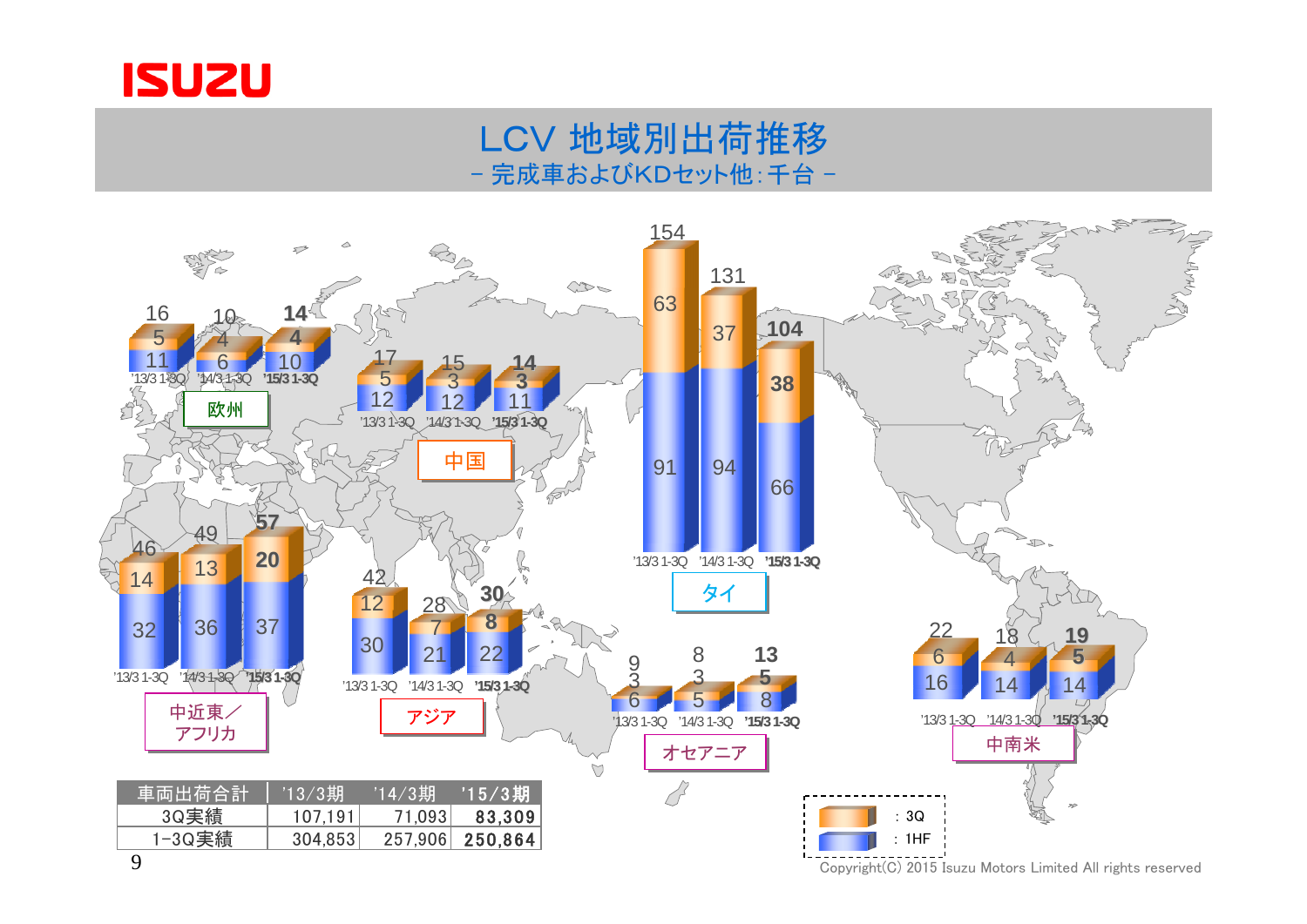

#### 産業用エンジン出荷推移 - 出荷台数:千台 -





Copyright(C) 2015 Isuzu Motors Limited All rights reserved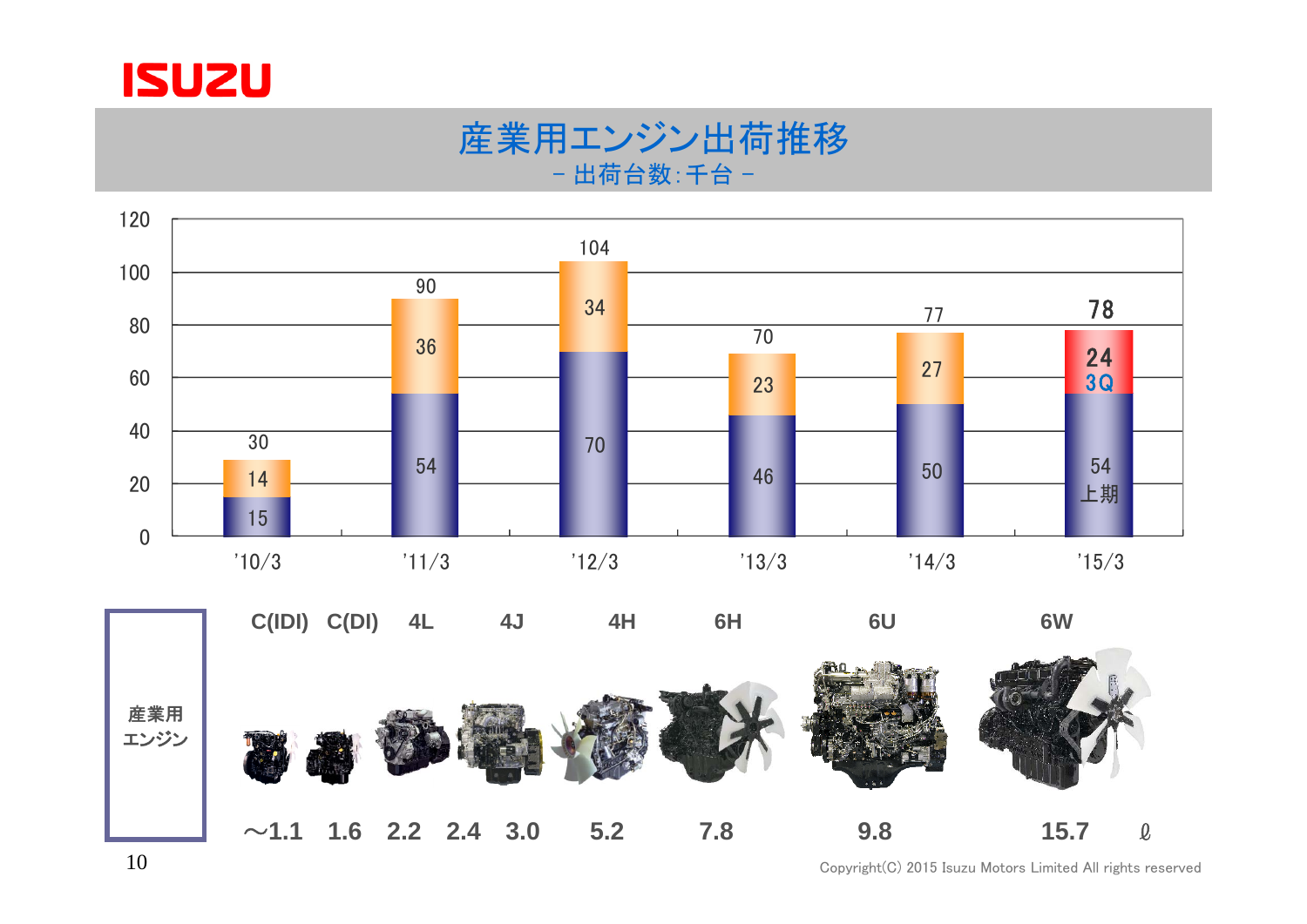

## Ⅱ-2. 2015年3月期 第3四半期実績 -連結損益 状況 -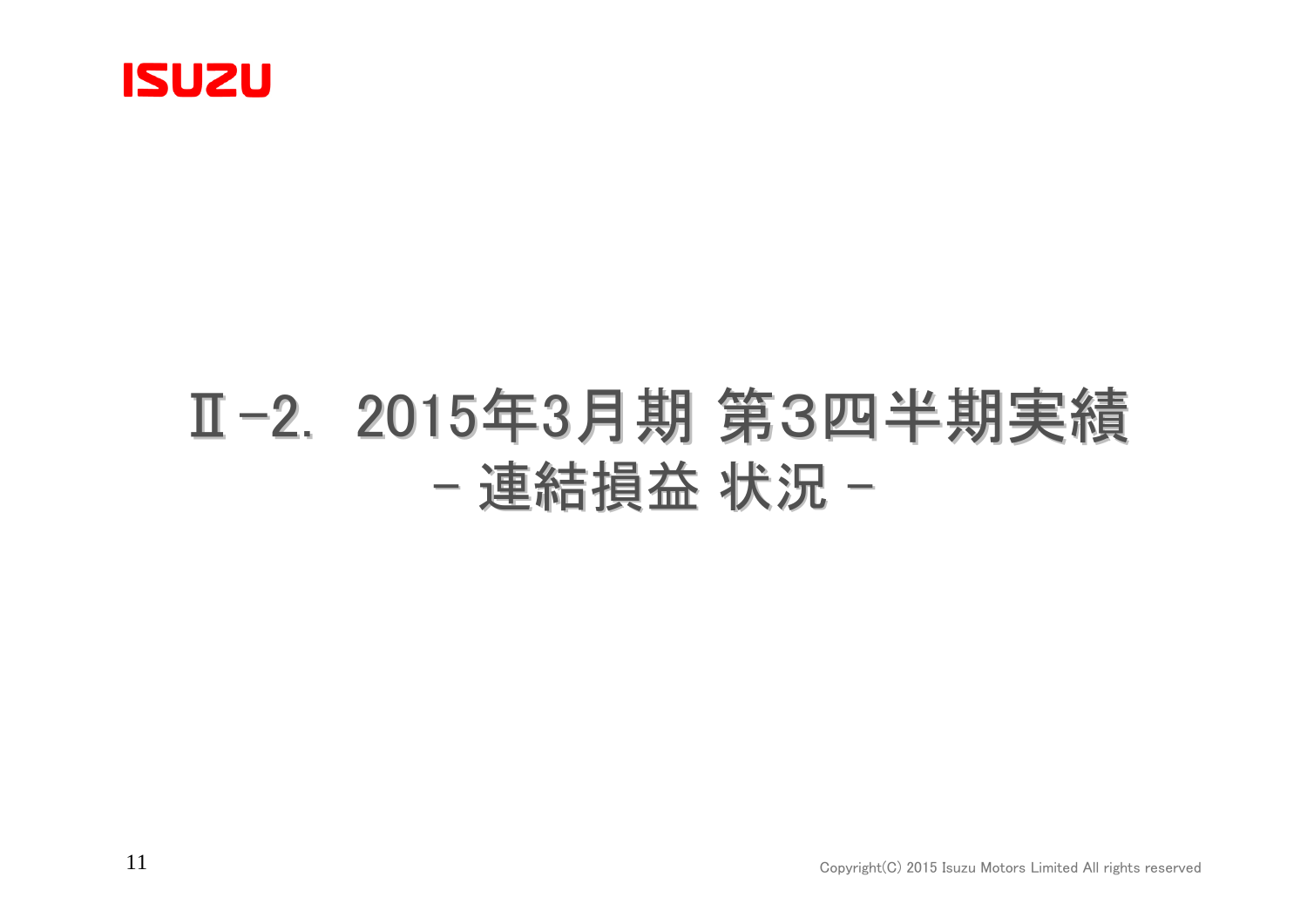

#### '15年3月期 第3四半期実績(連結:10-12月) - 前年同期比較 -

| ( 億円 ) | $15/3$ 30 | $14/3$ 30 | 増減     |
|--------|-----------|-----------|--------|
| 売上高    | 4,670     | 4, 170    | $+500$ |
| 営業利益   | 460       | 426       | $+34$  |
| 経常利益   | 512       | 460       | $+52$  |
| 当期利益   | 328       | 327       |        |

※為替実績: '15年3月期3Q=109円/\$

'14年3月期3Q=100円/\$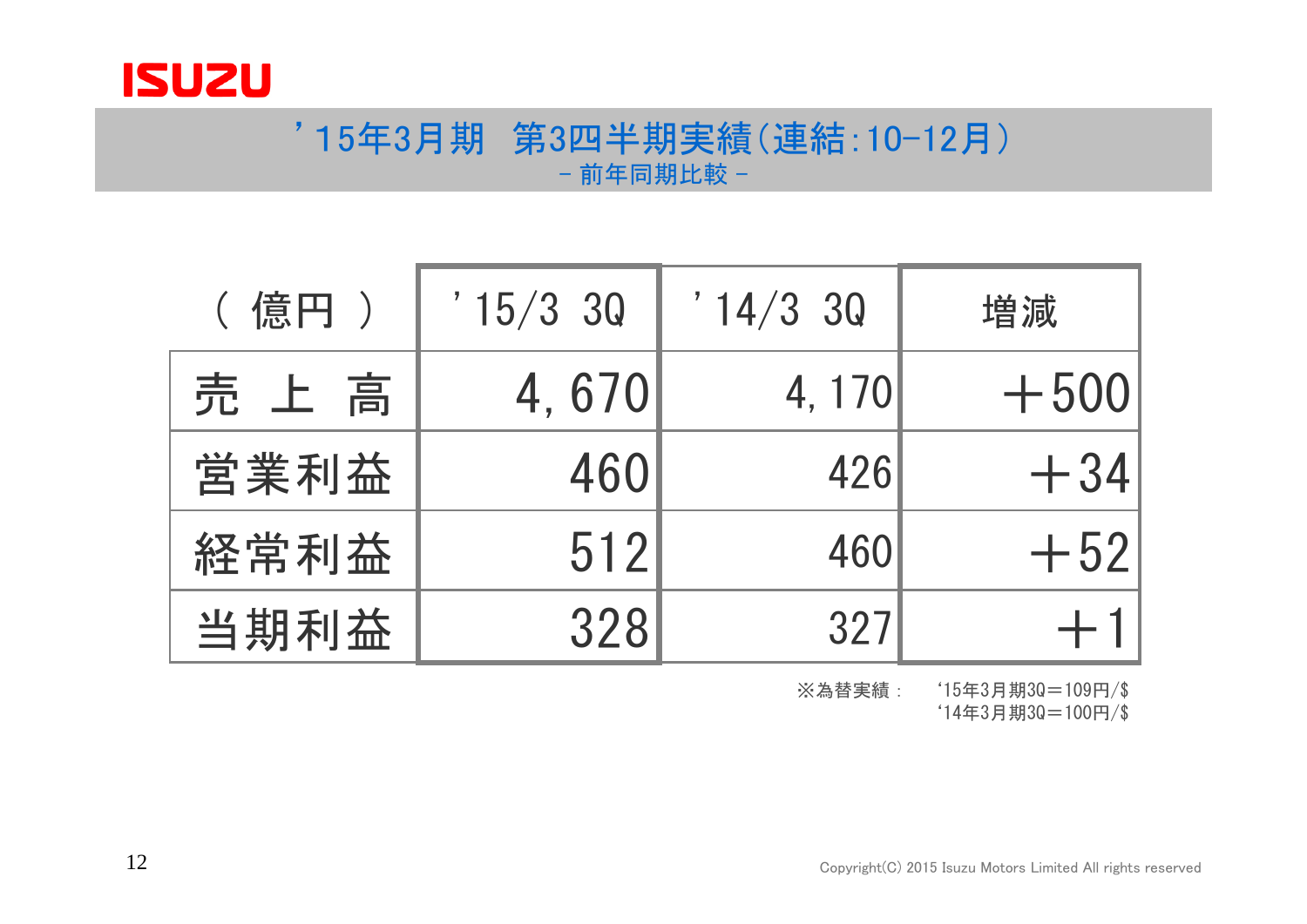

#### '15年3月期 3Q実績(10-12月)連結営業利益 増減分析 - 対前年同期比較(億円) -

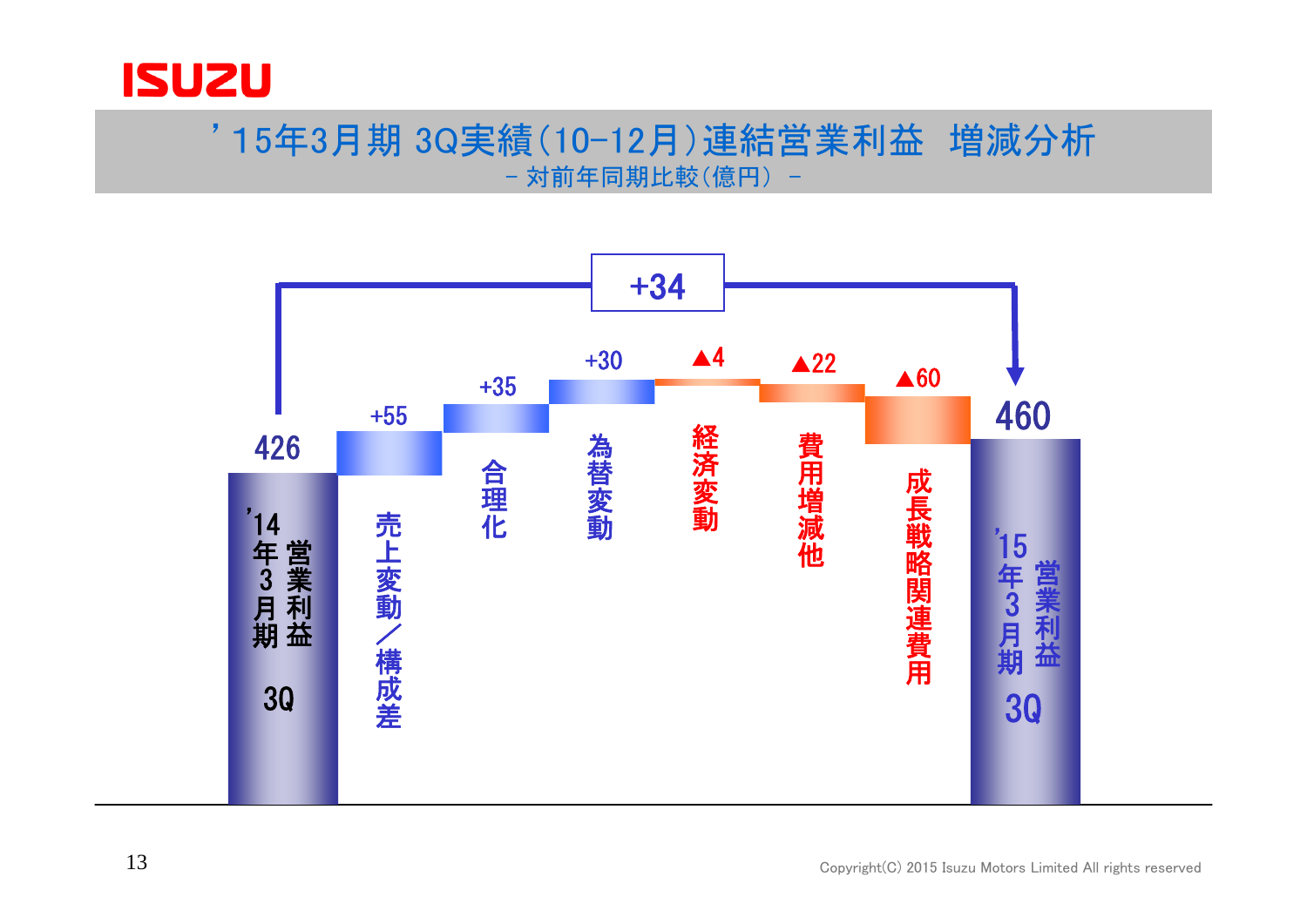

#### '15年3月期 第3四半期実績(連結:10-12月) - 経常/当期 利益分析 -

| ( 億円 ) | $15/3$ 3Q | $14/3$ 30 | 増減     |
|--------|-----------|-----------|--------|
| 売上高    | 4,670     | 4, 170    | $+500$ |
| 営業利益   | 460       | 426       | $+34$  |
| 経常利益   | 512       | 460       | $+52$  |
| 当期利益   | 328       | 327       |        |